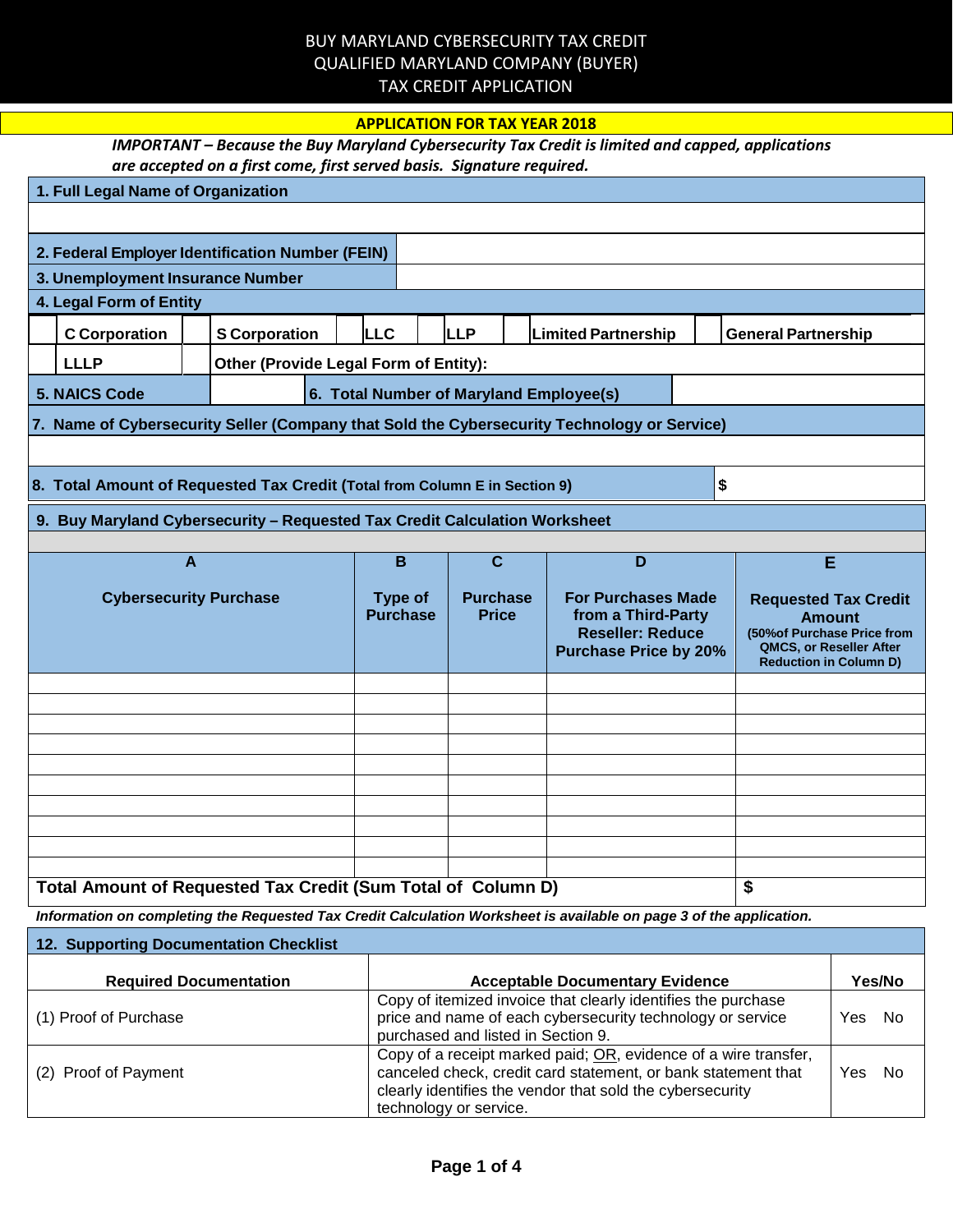### BUY MARYLAND CYBERSECURITY TAX CREDIT QUALIFIED MARYLAND COMPANY (BUYER) TAX CREDIT APPLICATION

#### *IMPORTANT – Because the Buy Maryland Cybersecurity Tax Credit is limited and capped, applications are accepted on a first come, first served basis. Signature required.*

**Collection of Personal Information**: In accordance with Executive Order 01.01.1983.18, the Department of Commerce ("COMMERCE") advises you as follows: Certain personal information requested by the Department is necessary in determining your eligibility. Failure to disclose this information may result in the denial of one of these benefits or services. Availability of this information for public inspection is governed by the provisions of the Maryland Public Information Act, General Provisions Article, Section 4-101 et seq. of the Annotated Code of Maryland. This information will be disclosed to appropriate staff of the Department and other public officials for purposes directly connected with administration of the program for which its use is intended. Such information is routinely shared with State, federal or local government agencies. You have the right to inspect, amend or correct personal records in accordance with the Maryland Public Information Act.

**Publicity**: The applicant agrees that COMMERCE may issue press releases and otherwise publicize information about the applicant's qualification for the Buy Maryland Cybersecurity Tax Credit.

**Revocation of Tax Credit**: The applicant agrees that COMMERCE may notify the Comptroller of Maryland to revoke the tax credit at any time, which can include a demand for repayment of the tax credit, if COMMERCE discovers any material mistake, misrepresentation, or fabrication during the verification process of a company, and its eligibility for the Buy Maryland Cybersecurity Tax Credit.

**Affidavit**: I solemnly affirm under the penalties of perjury and upon personal knowledge that the business applying for the Buy Maryland Cybersecurity Tax Credit has fewer than 50 employees in Maryland, and is required to file an income tax return in Maryland.

I further affirm that all information in this application and in all supporting documentation is true and correct.

| Signature of Employer / Employer's Representative | Employer / Employer's Representative Name (Print) |
|---------------------------------------------------|---------------------------------------------------|
|                                                   |                                                   |
| <b>Business Name:</b>                             | <b>Title</b>                                      |
|                                                   |                                                   |
| Phone:                                            | Email:                                            |
|                                                   |                                                   |
| Date:                                             |                                                   |
| Contact Information (if different from above)     |                                                   |
| Name (Print):                                     | Title:                                            |
|                                                   |                                                   |
| Phone:                                            | Email:                                            |

Please submit your applications plus attachments via courier or by mail to the Department of Commerce, ATTN: Tax Incentives, World Trade Center, 401 E. Pratt Street, 17th Floor, Baltimore, Maryland 21202.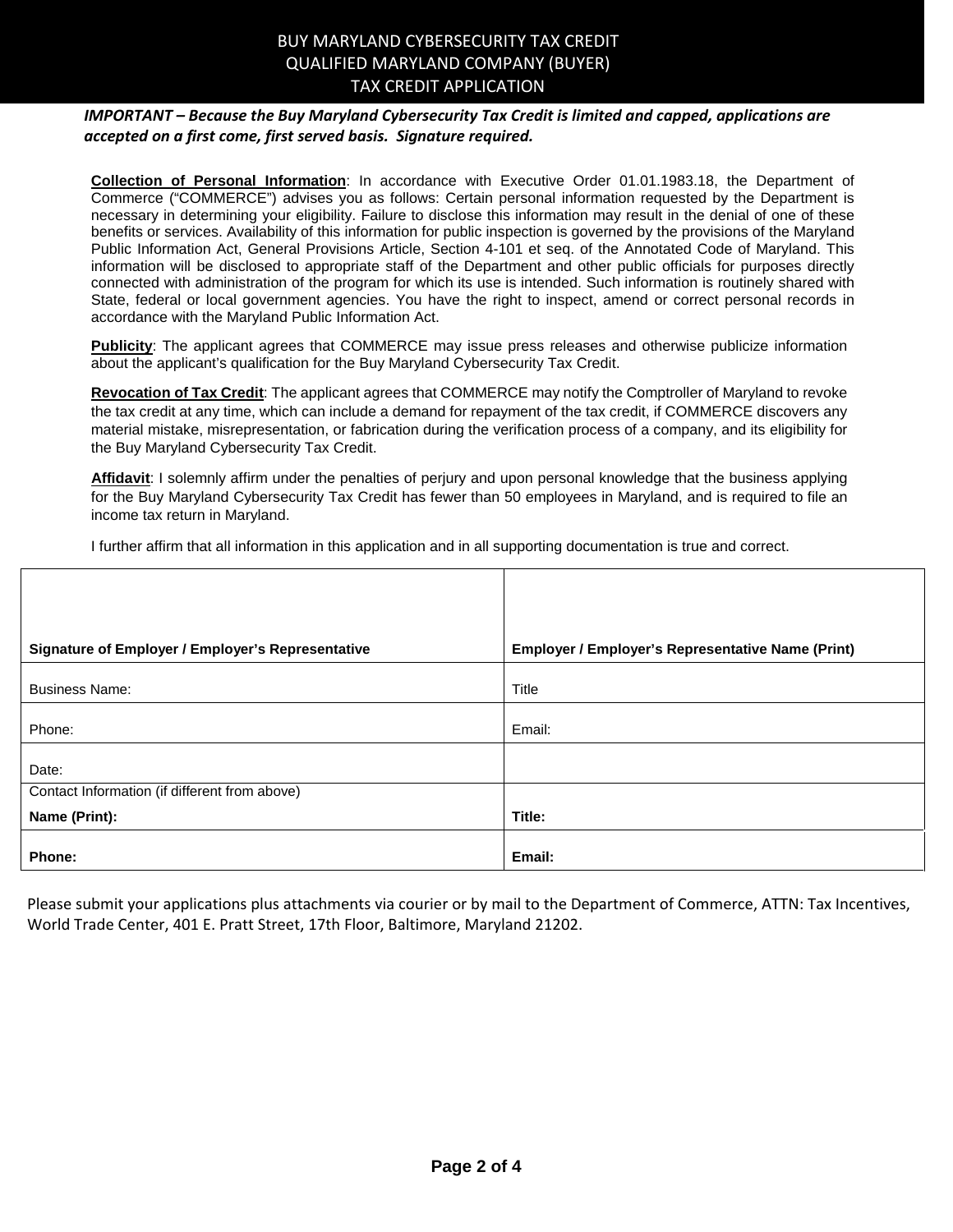## **Additional Application Information**

### *NACIS Code*

Information regarding a company's North American Industry Classification System (NAICS) Code requested in Section 5 of the application is available at: <https://www.census.gov/eos/www/naics/>

#### *Qualified Maryland Cybersecurity Seller versus Third-Party Reseller*

A Qualified Maryland Cybersecurity Seller (QMCS) is a company certified by the Maryland Department of Commerce that creates, develops, produces or sells proprietary cybersecurity technologies or provides eligible cybersecurity services.

A third-party reseller is any company that sells cybersecurity technologies or services that is not certified by the Department of Commerce as a Qualified Maryland Cybersecurity Seller. To claim the BMC tax credit for purchases made from a reseller, a company must be able to clearly demonstrate that its purchase from a reseller is a QMCS's technology or service.

#### *Eligible Cybersecurity Service*

A qualified cybersecurity service is a service provided by a cybersecurity company that primarily performs an activity identified by the National Institute of Standards and Technology's (NIST) most recent Cybersecurity Framework: Framework Core. Version 1.1 of the NIST Framework Core is available at: <https://nvlpubs.nist.gov/nistpubs/CSWP/NIST.CSWP.04162018.pdf>

#### *Completing the Buy Maryland Cybersecurity Requested Tax Credit Calculation Worksheet*

- A. Cybersecurity Purchase Identify the name of each individual cybersecurity technology or service purchased for which the tax credit is being claimed.
- B. Type of Purchase Identify the type of purchase as a technology or service for each individual cybersecurity purchase for which the tax credit is being claimed.
- C. Purchase Price Provide the itemized purchase price for each individual cybersecurity technology or service purchased.
- D. Reseller Reduction Calculate the costs eligible for the tax credit for purchases made from a third-party reseller by multiplying the purchase price by **.**20.
- E. Calculate the amount of the requested tax credit:
	- 1. Calculate the amount of the requested tax credit for each individual cybersecurity technology or service by multiplying the eligible cost of the purchase price by **.**5 (see tax credit examples following the application instructions); and then,
	- 2. Add the individual amounts of the requested tax credit for each cybersecurity technology or service in Column D to calculate the total amount of the requested tax credit.
- $\triangleright$  Proof of purchase and proof of payment must be provided for each individual cybersecurity technology or service for which the tax credit is being claimed. For purchases from a third-party reseller, ensure that the invoice clearly identifies the cybersecurity technology or service and the QMCS that provided the technology or service to the third-party reseller. Applications that do not include proof of purchase and proof of payment will not be processed.
- $\triangleright$  The amount of the requested tax credit is subject to verification and certification by the Department of Commerce and to available funds. The amount of the tax credit certified by the Department of Commerce may differ from the amount of the tax credit requested by the applicant.